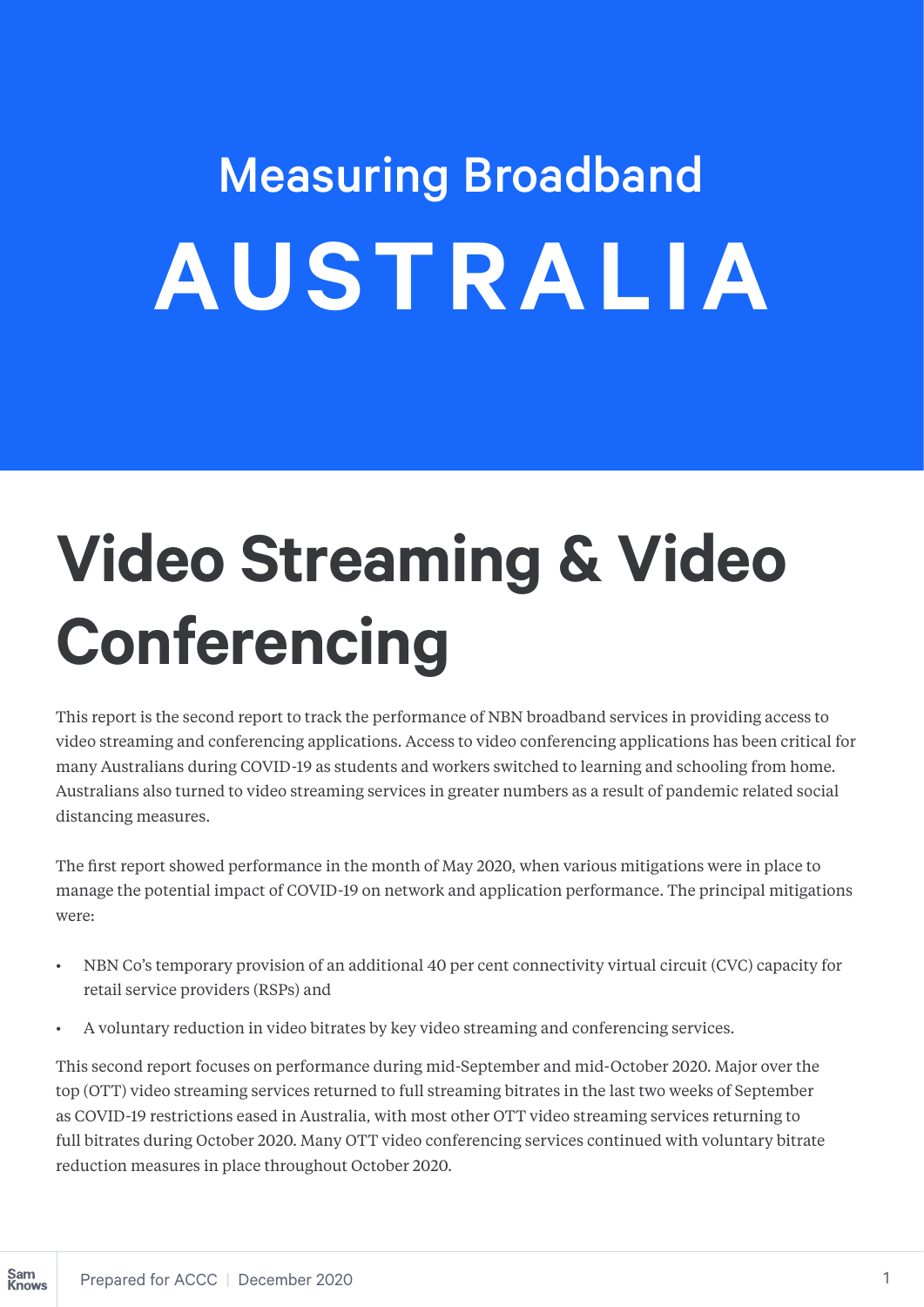

## **Methodology Review\***

The presented charts are based on test data that was recorded by SamKnows Whiteboxes hosted by Measuring Broadband Australia volunteers. Data was collected during mid-September and mid-October 2020, with baseline data drawn from February 2020. All collected data concerns test communications that were initiated by the Whitebox while no consumer traffic were present.

Results are presented using a number of splits including by RSP, access technology, state and plan speed and for video conferencing whether the servers are hosted domestically or internationally. Results were recorded across all hours of the day.

All charts use a consistent set of Whiteboxes across the entire test period relevant to the chart. For example, if a Whitebox is included on day 1, this means it generated results for every day in the relevant time range. Conversely, if a Whitebox was offline for one day, then it is excluded for the entire period. Additionally, if a Whitebox changed RSP during the period, it is excluded. All Whiteboxes that met these requirements have been included in the study, including any that are connected to impaired NBN broadband services. Impaired services are those where NBN Co provides us with the information that maximum plan speed cannot be attained due to physical limitations.

\*Video streaming test: https://samknows.com/technology/tests/video-streaming Video conferencing test: https://samknows.com/technology/tests/video-conferencing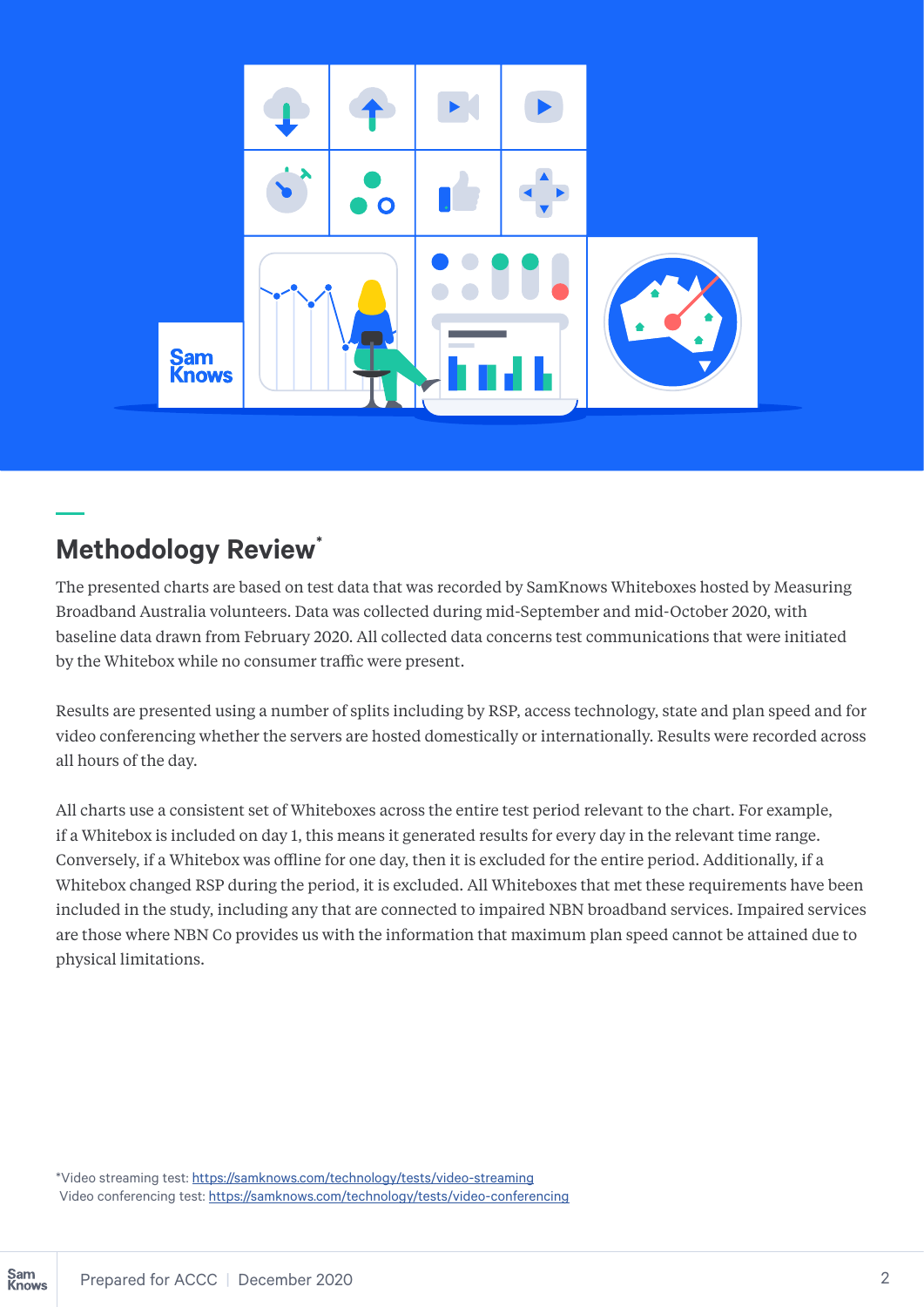#### **Video Streaming**

For streaming services, a comparison is made with a baseline calculated from data drawn from February 2020. Therefore, results presented for video streaming show the net change of September/October 2020 results as compared against the February 2020 baseline. There have been no absolute results presented in this report and as such results shown for RSPs are not comparable against each other; the charts instead show the percentage change for each RSP based on their own prior results from February 2020.

Explicitly, this report does not provide a comparison of RSPs. To ensure comparability with the baseline, the September/October data have been weighted to match the distributions in the February baseline data. For the overall comparisons, the data have been weighted by plan, technology and state. For subgroup comparisons (e.g. by RSP), the data have been weighted by plan only.

### **Video conferencing**

For this report NBN broadband service performance has been tested to a sample of applications to cover a range of use cases, and to illustrate important drivers of the results obtained where possible.

Since issuing the first report, enhancements to the video conferencing tests have been implemented. This report now includes data from paid accounts as well as free accounts where applicable. The type of account used is one of the factors that can affect application performance, as it may mean a video conference is hosted from a domestic rather than an international server. Other factors that could also impact application performance include where the account is created and the overall demand at the time, depending upon the application.

It is important to note that for the test measures of latency to these servers used by these providers, there are other factors that can impact video conferencing performance that are not measured by this test. SamKnows continually works on expanding the metrics captured by tests run in the Measuring Broadband Australia program.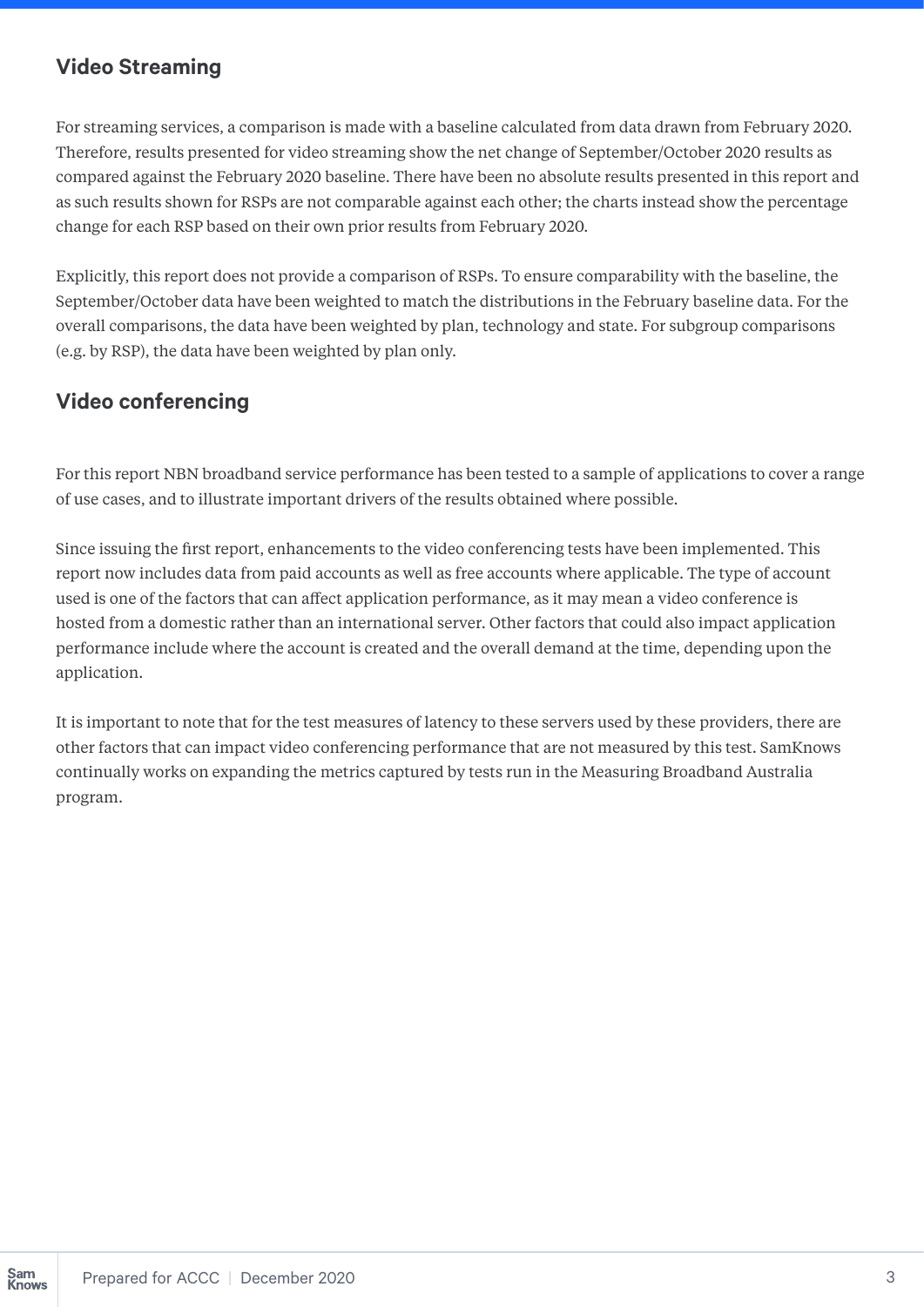## **Video Streaming services**



## **Video Streaming services**

Streaming service performance is presented for Netflix and YouTube using the percentage change in download speed in megabits per second (Mbps).

Download speed is the most appropriate metric to assess video streaming performance. This is because video streaming services typically download data in large batches, and buffer video in advance (to allow for erratic or unstable internet connections). It is therefore also important to download from the real video content servers, which is what the Whiteboxes do.

All results here show the percentage change in performance compared to a baseline of February 2020 and not absolute results. The results between RSPs are not comparable as what has been reported is the net change from each respective RSP's own previous February 2020 results. Data is provided from 13th September to 12th October 2020.

Average daily and hourly net change figures are presented.

During the analysis, it was found that streaming results for MyRepublic showed a significant deviation in performance during busy hours for streaming services compared to the February baseline. This issue stems from the choice of base period and does not indicate any issue with the testing infrastructure or the RSP during the reporting period. Results for MyRepublic have been excluded from the overall charts presented so as to not have an undue impact on conclusions for the wider network.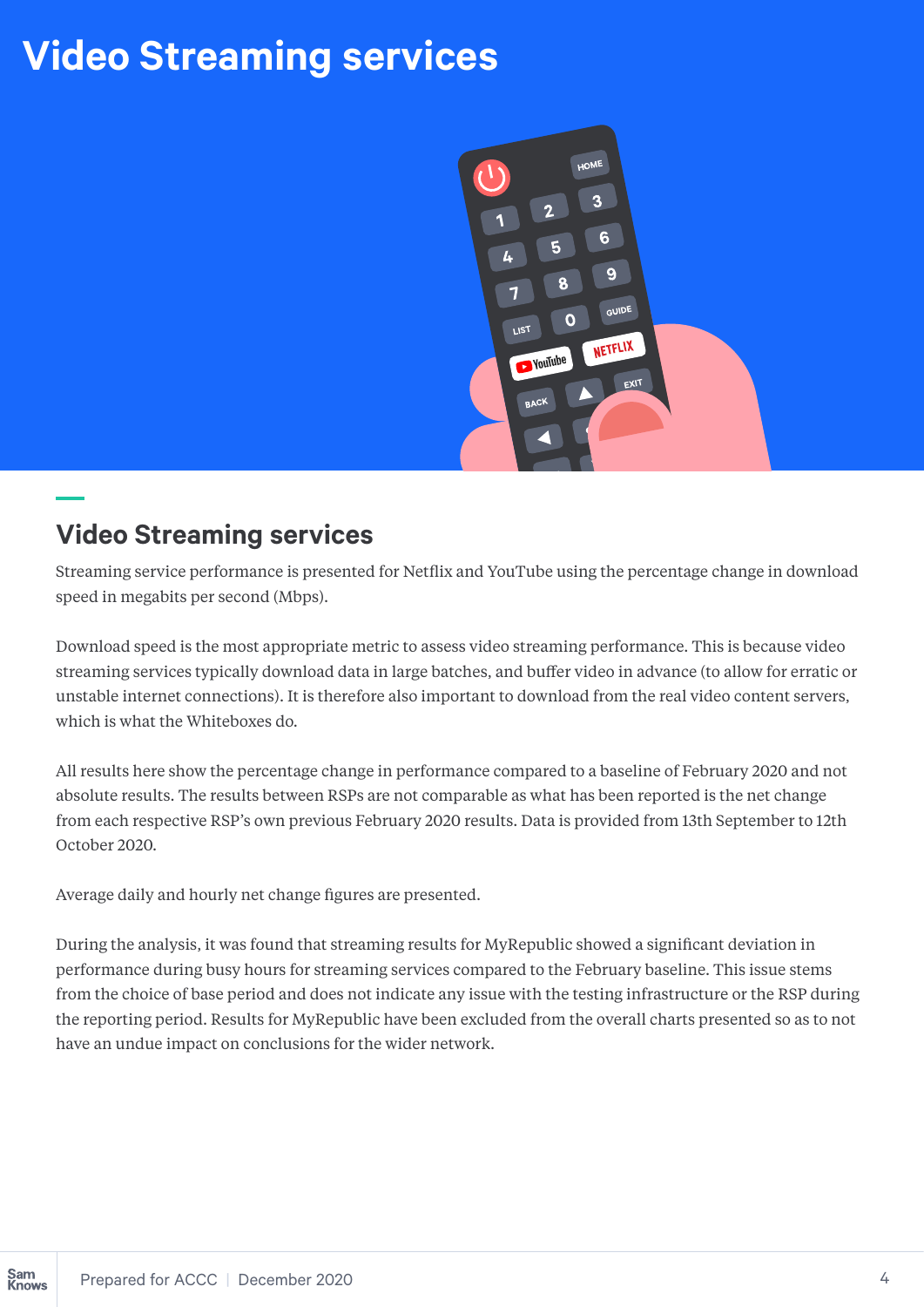Between the baseline and reporting periods, overall download speeds across the NBN network have seen a significant uplift. A key reason for this increase is the measures introduced by NBN in response to increased demand and change in usage of online applications due to COVID-19. NBN Co has:

- Provisioned more CVC (connectivity virtual circuit) capacity for RSPs. This additional capacity was available to RSPs during the test period for this report.
- Over-provisioned the download component of some NBN speed tiers by around 10 15 per cent where possible.

The over-provisioning of the download component now means that consumers can more reliably experience speeds that are closer to the maximum set download speed of their chosen retail plan speed. For example: prior to this change, an NBN100 service would have been provisioned at slightly above 100 Mbps plan speed; after protocol overhead, the highest speed test result which we could have measured might have been around 94 Mbps. After the change, the same service might have been provisioned at above 100 Mbps plan speed, meaning that even after protocol overhead we might still measure speeds around or slightly above 100 Mbps. The increase in CVC has meant that there is sufficient capacity for RSPs to deliver these speeds that are very close to the maximum set download speed. The impact of these measures can be seen in all subsequent streaming charts.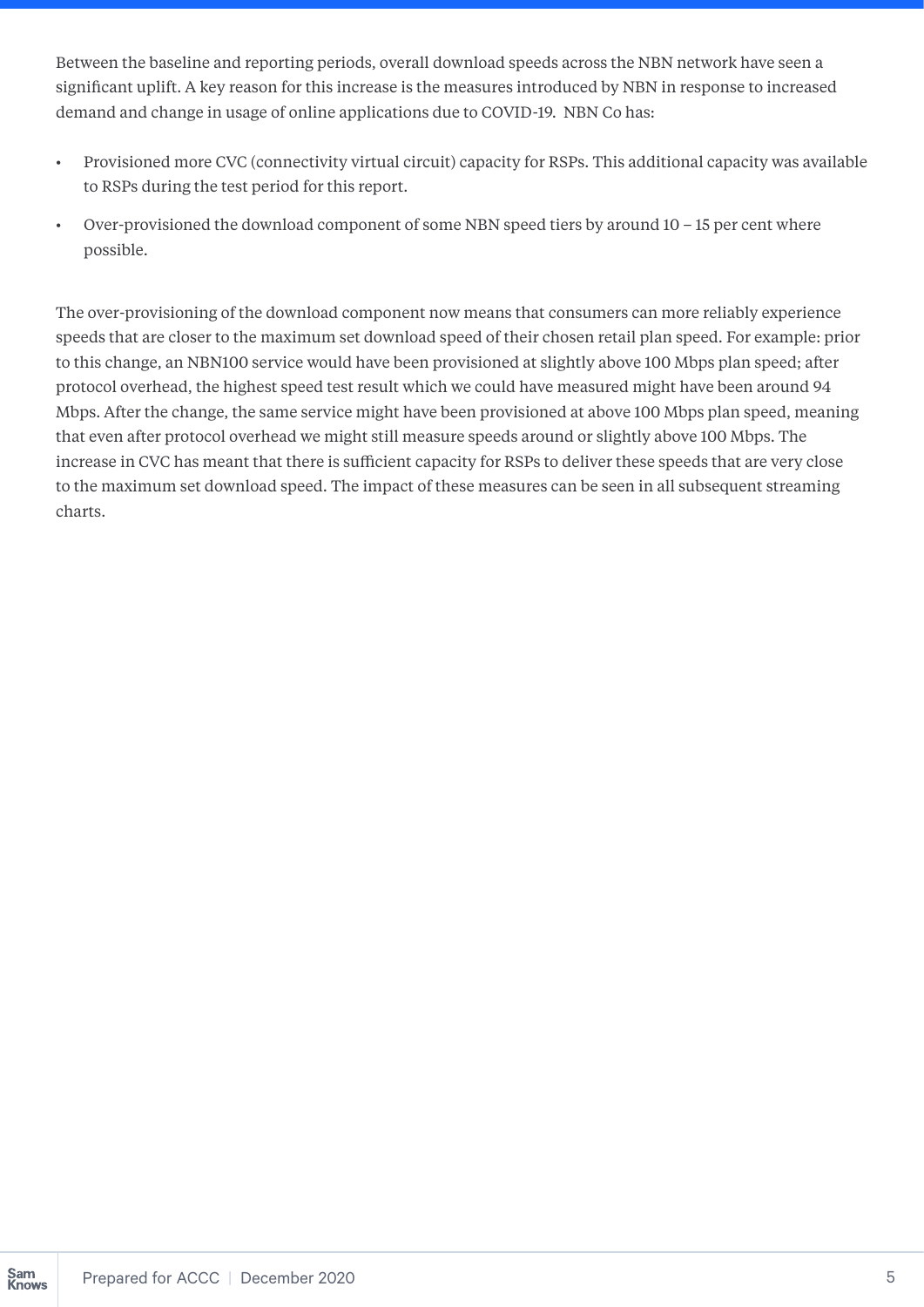## **Video Streaming overall**

The chart below shows the percentage change in download speed from February 2020, on a daily basis. Higher values mean a faster download speed compared with February 2020. Results from all hours of the day are used (not just busy hours).



- Both streaming services performed above their February baselines for the duration of the reporting period. This is most likely due to the increase in the overprovisioning, as explained in the section above. This change was being implemented over the period between June and August 2020 and thus between the baseline in February and the reporting period we see a sustained increase in download performance. Both services also showed improved performance when compared to the first Critical Services Report which covered May 2020.
- Netflix saw a larger percentage point increase when compared to the February baseline, with its daily average performance being over 4% higher across the reporting period.
- YouTube also saw a sustained increase of at least 1% above the February baseline.
- Netflix's larger improvement suggests that by it not capping download speeds, which is what YouTube does, the overprovisioning in download speeds can then more fully translate into an increased download speed for Netflix. This is unlike that which is possible for YouTube as they cap the download speed. Specifically, it suggests that YouTube limit the sending rate at their server side to be just faster than the bitrate of the video being streaming.
- The differences in performance are unlikely to be so significant that users would notice a discernible change in service quality.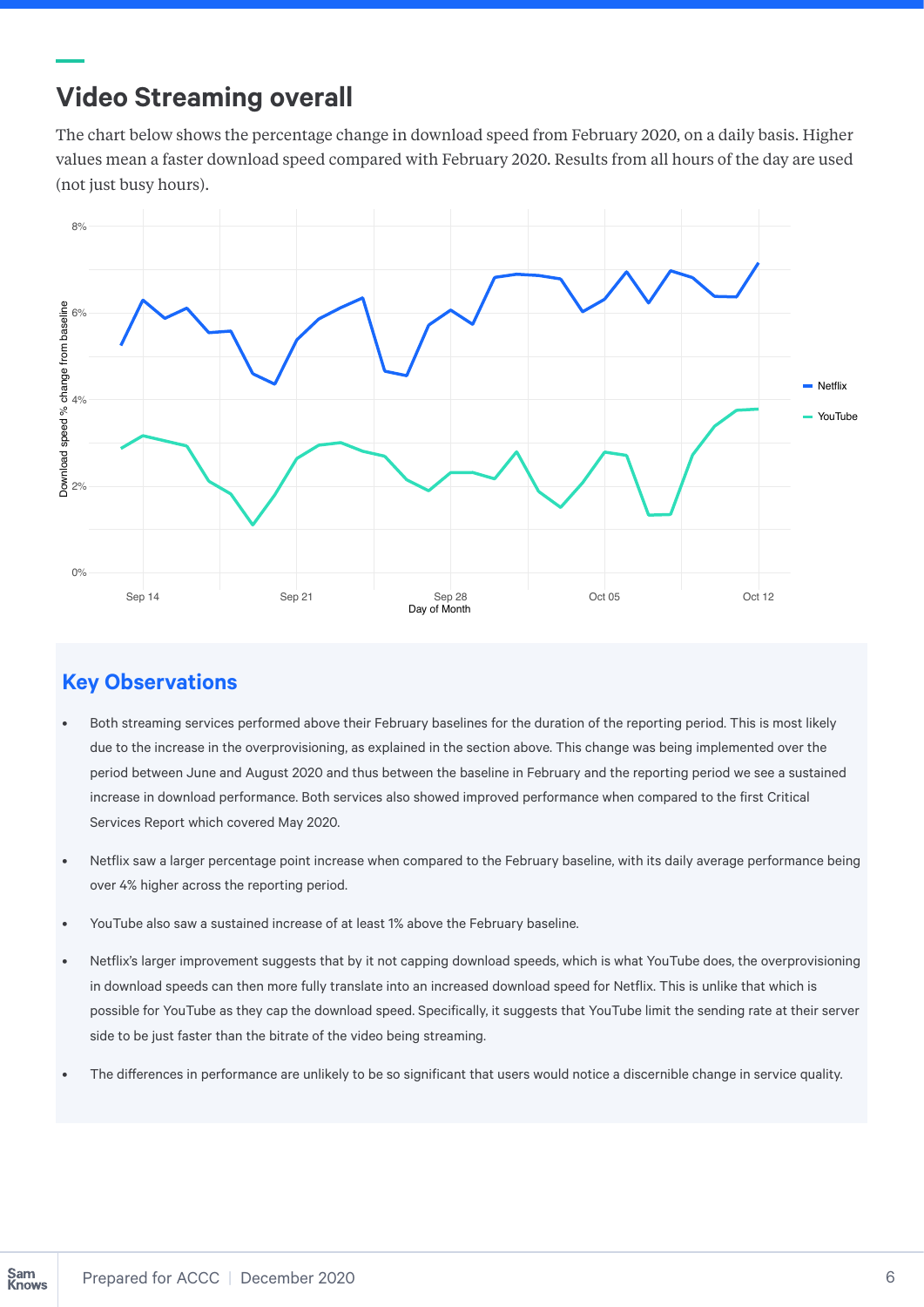## **Video Streaming by hour**

The chart below shows the percentage change in download speed from February 2020, on an hourly basis. Higher values mean a faster download speed compared with February 2020. Results from all hours of the day are used (not just busy hours).



- When viewed on an hourly basis, it is again clear that both services have improved against their respective February baseline across all hours.
- Netflix outperforms its baseline by at least 6% across all hours. Its largest improvement comes in busy hours, at over 7%. The smallest improvement is seen in the time window from 10am to 3pm, which could suggest changes in usage patterns brought about by the COVID-19 pandemic have led to increased usage in this former non busy hour period.
- YouTube sees the highest improvement in performance during busy hours, where it performs above 3% better than its February baseline. It is likely that outside of busy hours most of the sampled Whiteboxes perform near the speed cap and thus have little capacity for improvement. Whereas during busy hours, the increased download speed from the change in provisioning in addition to the extra CVC capacity allows a larger increase compared to the baseline.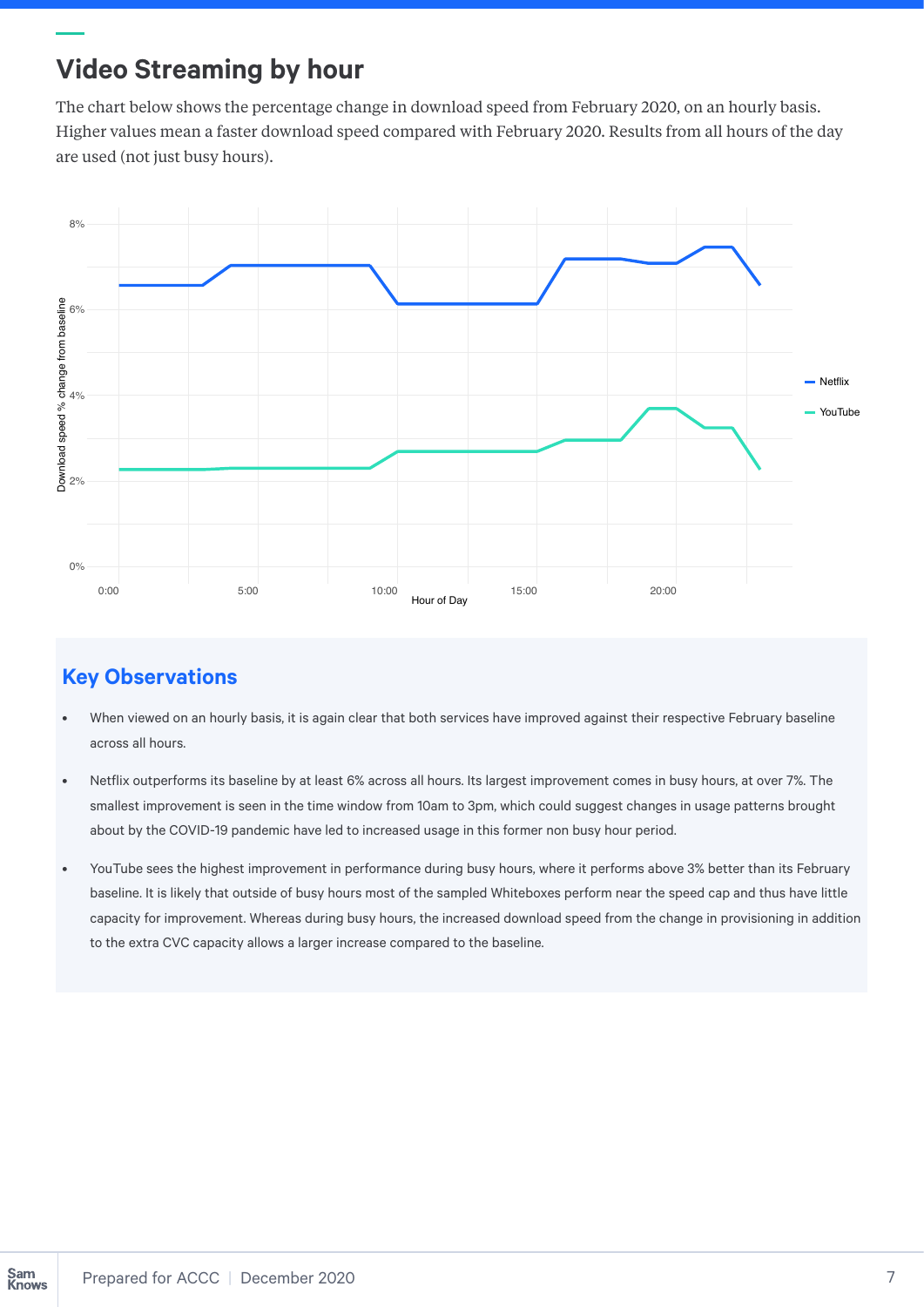## **Video Streaming by RSP\*\***

The chart below shows percentage change in download speed from February 2020, on an hourly basis. Positive results indicate improvement from the February 2020 baseline. Results from all hours of the day are used (not just busy hours). Each RSP's performance is compared to its own baseline performance.



#### **Key Observations**

- The chart shows changes in RSP download speed performance between the test period (mid-September to mid-October 2020) and the baseline period (February 2020). The charts do not show RSP performance in absolute terms or relative to other RSPs.
- There is considerable variation in how each RSP performed compared to its baseline in February. It should be noted that many factors could impact these results and none suggest that any RSP has provided a poor service.
- For Netflix, the range of variation compared to February is between approximately -8% to +14%. RSPs show distinct intra-day performance with some performing better during busy hours compared to their baseline and some below that of their baseline
- For YouTube, the extent of variation is lower, which is expected given YouTube cap download speeds. For YouTube, the pattern during the day is broadly consistent across all RSPs compared to their baseline.
- As reported in the first Critical Services Report, an issue with results for MyRepublic for February has meant that it was not possible to include results from this RSP. Results from MyRepublic have been excluded from all results.

\*\*Superloop, MyRepublic, Dodo & iPrimus and smaller RSPs have been excluded from this chart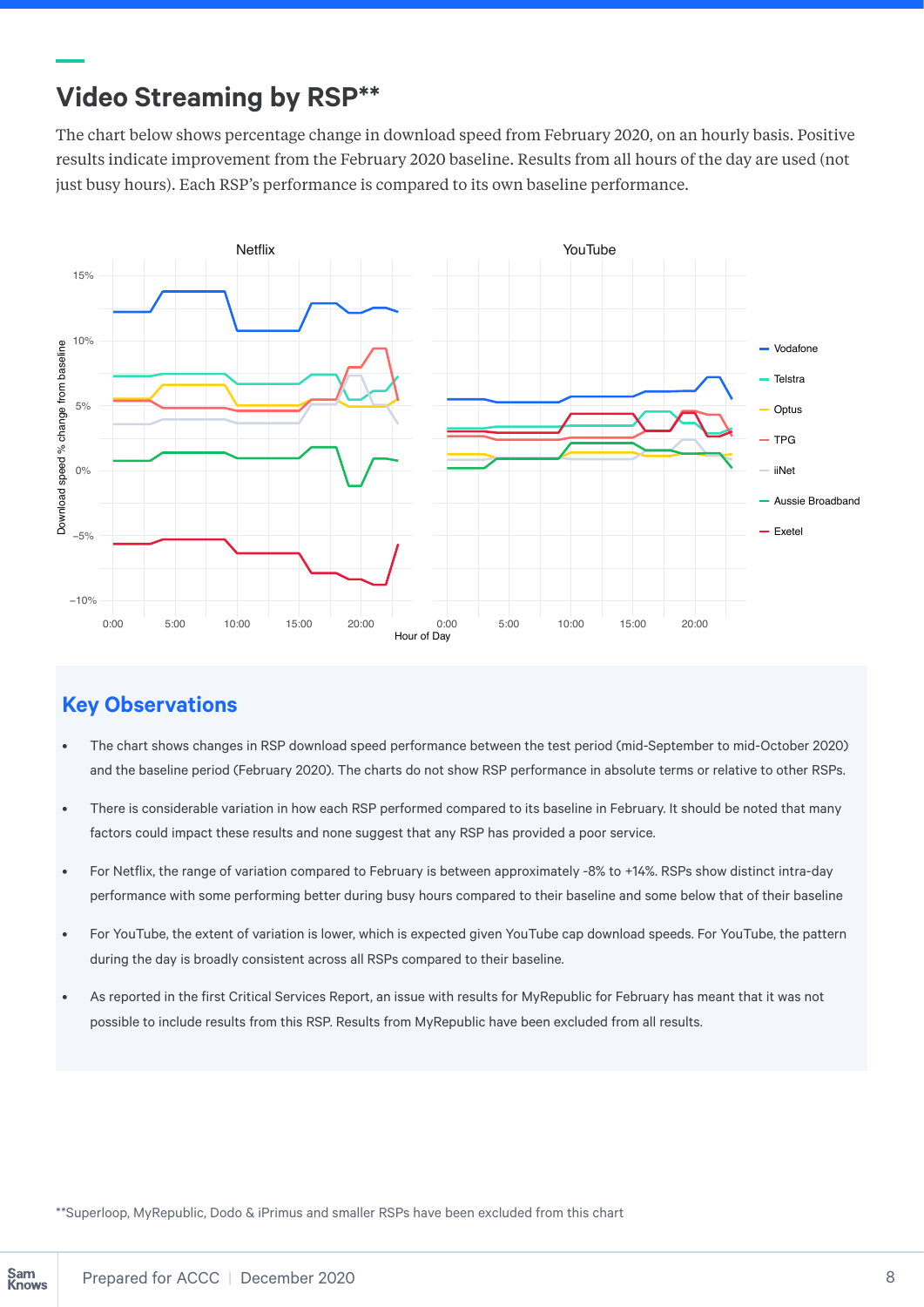## **Video Streaming by access technology**

The chart below shows percentage change in download speed from February 2020, by hour of day and access technology. Higher values mean a faster download speed compared with February 2020. Results from all hours of the day are used (not just busy hours).



- The different access technologies are above their February respective baselines for both streaming services.
- The large increase for fibre to the curb services is likely in part an artefact of this access technology's small sample as well as changes from the baseline.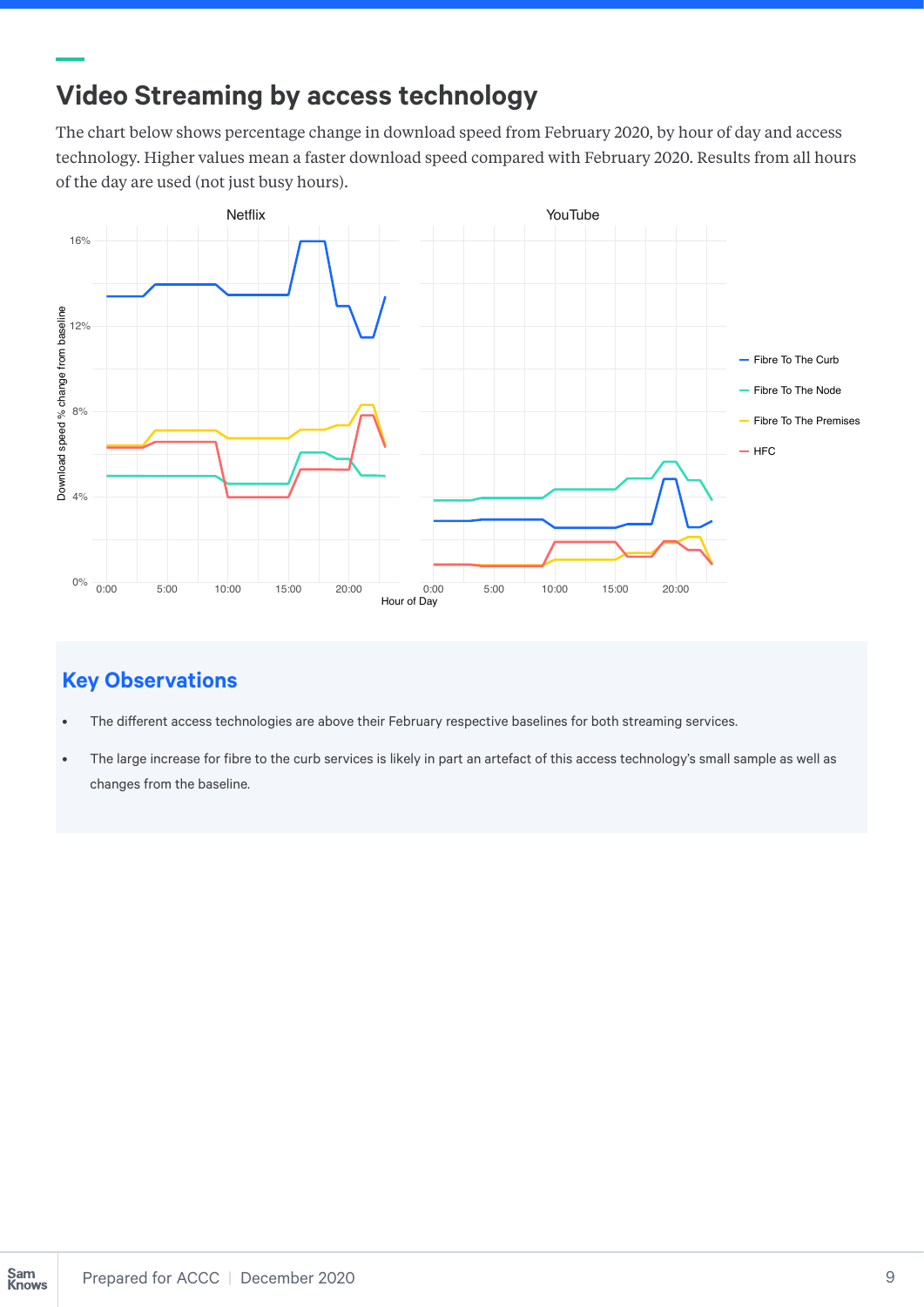## **Video Streaming by NBN plan\*\*\***

The chart below shows percentage change in download speed from February 2020. Higher values mean a faster download speed compared with February 2020. Results from all hours of the day are used (not just busy hours).



### **Key Observations**

- As to be expected, the NBN plans monitored (NBN100 and NBN50) have download speeds above their February baselines for all hours of the day.
- For both services, the NBN50 plan showed a larger improvement against the baseline compared to the NBN100. This suggests the impact of the change in over-provisioning of download speeds and increased CVC capacity has had a larger impact on NBN50 plans.
- The increases seen for Netflix are larger, due again to the fact that Netflix do not cap download speeds. YouTube do cap speeds and thus it is more likely that NBN50 units would have room to increase up to the download limit, and so this also helps explain the NBN50's larger improvement for YouTube.

\*\*\*25/5 and 12/1 plans are not included as test data for these plans was not recorded during the baseline period.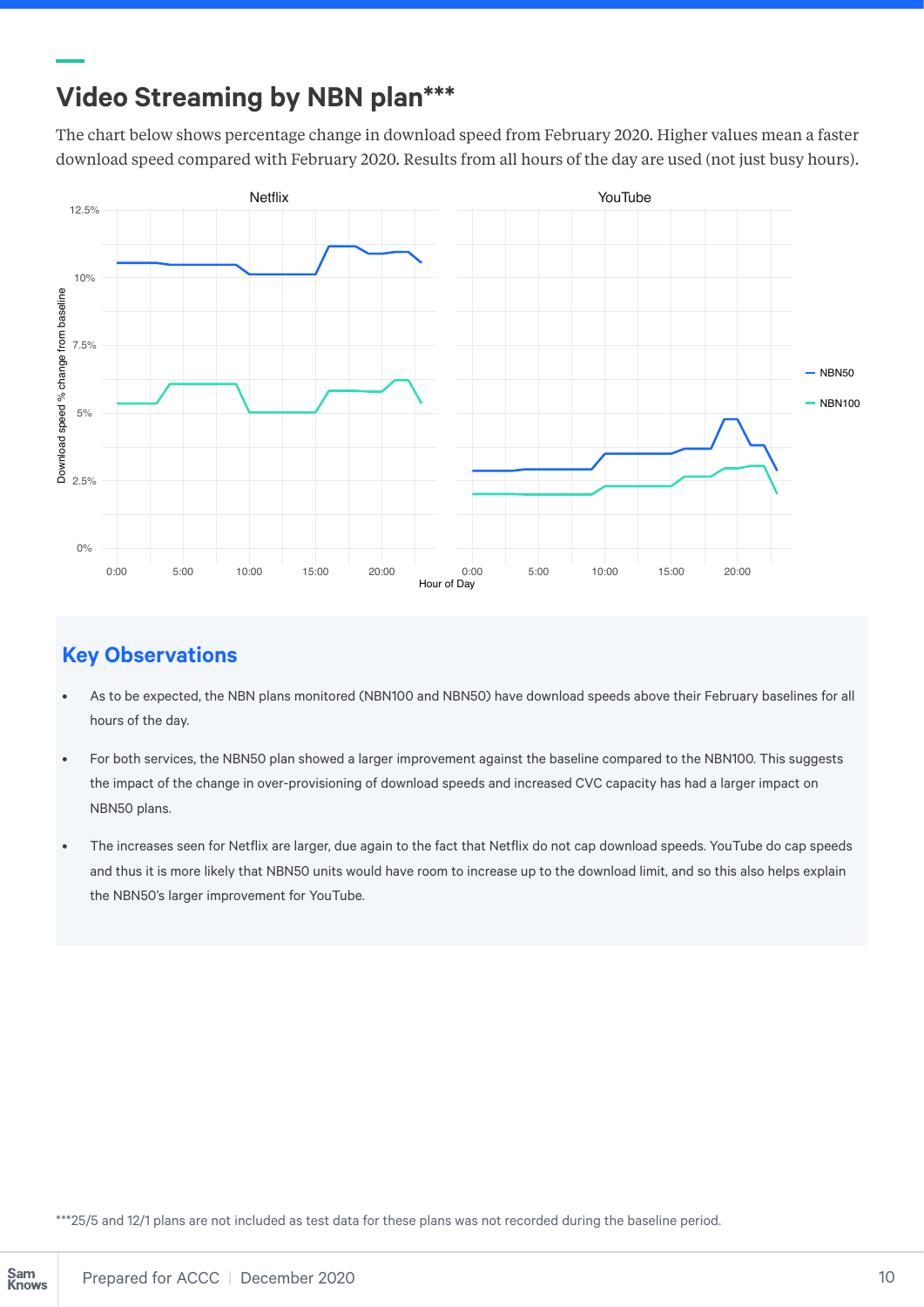## **Video Streaming by State**

The chart below shows percentage change in download speed from February 2020 for the states and territories. Positive results indicate improvement from the February 2020 baseline. Results from all hours of the day are used (not just busy hours).



- There is variation between how states and territories have performed compared to their February baselines. Most states and territories have shown an improvement for both streaming services.
- For Netflix, most states and territories show an average improvement from the baseline of between 4-10% across all hours. There is some intra-day variation, with improved busy hour performance compared against non-busy hours for Western Australia, Northern Territory and South Australia and the Australian Capital Territory.
- For YouTube, New South Wales and Western Australia show a larger improvement compared to their baselines than other states across all hours.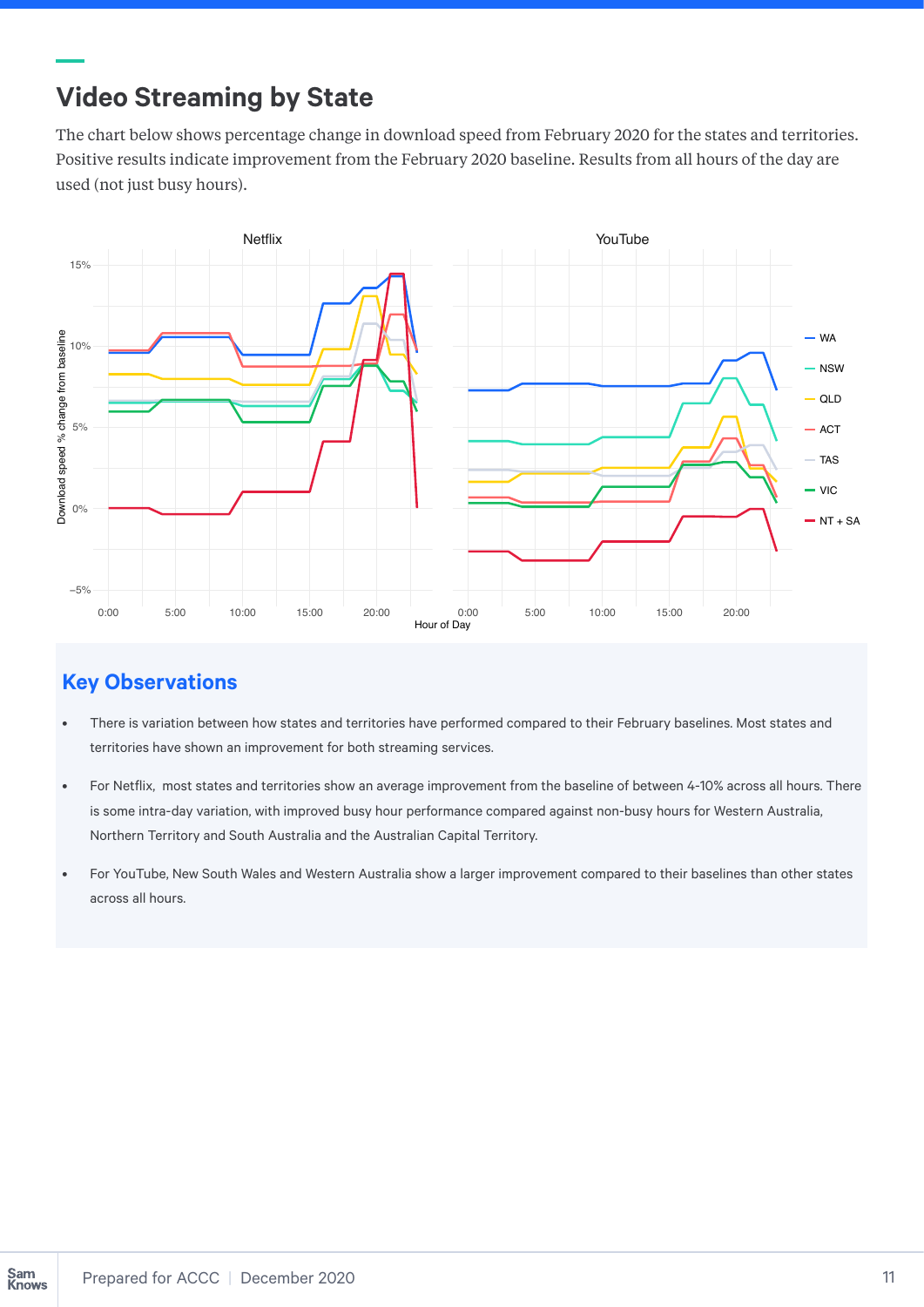## **NBN Whiteboxes for streaming services**

The total number of Whiteboxes included for different splits vary as certain subgroups were excluded due to containing insufficient units. The number of units varies between different services due to a different number of tests being completed and the subsequent impact of exclusion criteria.

#### **Tier**

| <b>Tier</b> | <b>Netflix</b> | YouTube |  |
|-------------|----------------|---------|--|
| 50          | 519            | 519     |  |
| 100         | 333            | 332     |  |

## **Access Technology**

| <b>Access Technology</b> | <b>Netflix</b> | YouTube |
|--------------------------|----------------|---------|
| Fibre to the curb        | 60             | 61      |
| Fibre to the node        | 387            | 386     |
| Fibre to the premises    | 244            | 246     |
| <b>HFC</b>               | 161            | 158     |

#### **State**

| <b>State</b> | <b>Netflix</b> | YouTube |
|--------------|----------------|---------|
| ACT          | 42             | 44      |
| <b>NSW</b>   | 289            | 287     |
| $NT + SA$    | 49             | 50      |
| QLD          | 132            | 134     |
| <b>TAS</b>   | 42             | 42      |
| <b>VIC</b>   | 221            | 217     |
| <b>WA</b>    | 77             | 77      |

#### **RSP**

| <b>RSP</b>       | <b>Netflix</b> | YouTube |  |
|------------------|----------------|---------|--|
| Aussie Broadband | 112            | 111     |  |
| Exetel           | 64             | 64      |  |
| iiNet            | 110            | 111     |  |
| Optus            | 109            | 112     |  |
| Telstra          | 152            | 151     |  |
| <b>TPG</b>       | 112            | 111     |  |
| Vodafone         | 59             | 62      |  |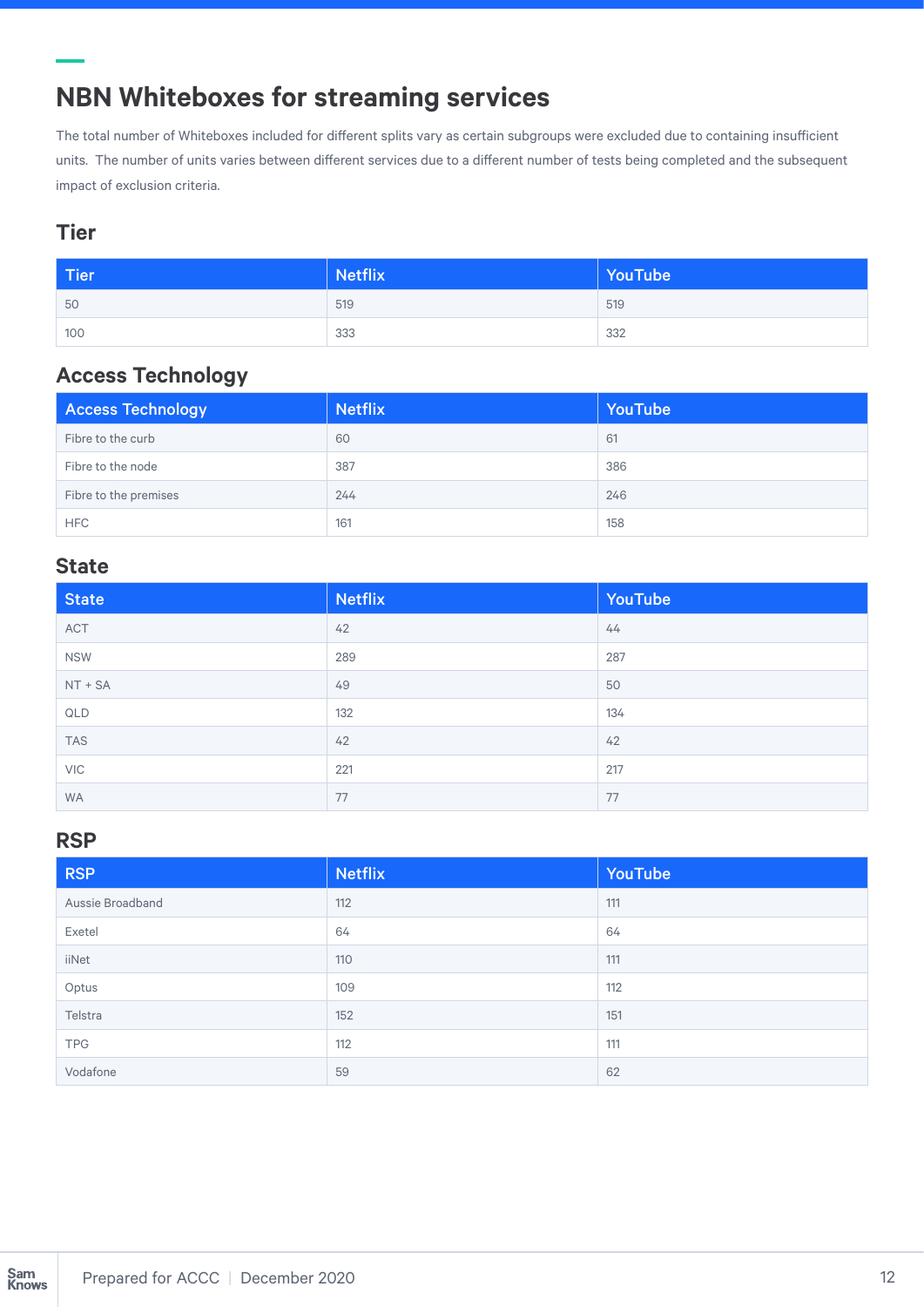## **Video Conferencing applications**



This report looks at latency to video conferencing applications across RSPs, access technologies and NBN plan. All charts are for results to domestic servers unless otherwise stated.

As identified in the previous report SamKnows has worked with various video conferencing providers to identify subtleties in how these applications handle traffic and how this impacts customer experience. One of the factors that can affect performance is whether a call is placed using a free account versus a paid account. Research into these applications has shown that for certain services, calls made via a paid account will direct traffic to a different server than the free version of the service. Note this does not apply to all providers tested. Use of a paid account more often means that the application will use a domestically hosted server, although this is not always the case. Some of the providers presented use domestic servers for both free and paid accounts, others use international servers for free accounts and domestic ones for paid, one application provider appears to always use an international server for conferences initiated in Australia.

Due to this distinction SamKnows has rolled out enhancements to the original test and now collects measurements from both free and paid accounts where these are offered. As noted, additional factors may affect video conferencing and SamKnows is working to include additional metrics as part of this test.

The video conferencing test measures round trip latency. Latency is a suitable metric for assessing video conferencing performance as video conferencing is inherently a real-time application. Latency to the video conferencing server will be the dominant factor in how responsive the call feels (e.g. is there a lag or a delay?). Note that it is important to measure latency to the real conferencing servers of the various providers, and that is what the Whiteboxes do. Performance is measured using latency (ms). It should be further noted that network latency is just one factor that affects end user experience. For example, the use and efficiency of video compression will also have an impact on user experience but this has not been tested as part of this report.

Data is provided from 1st October to 15th October 2020.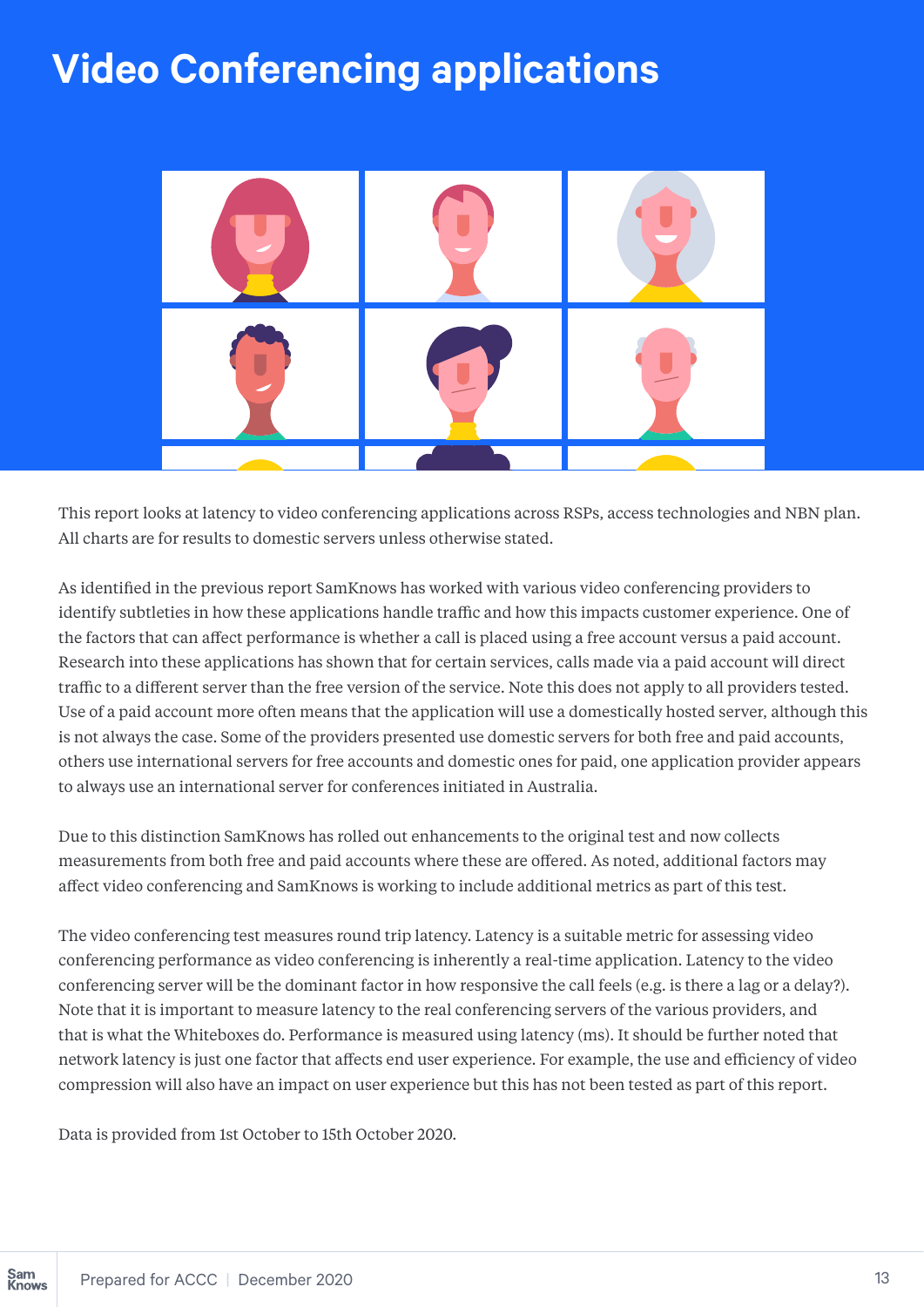## **Domestic Video Conferencing Applications by hour**

The chart below shows latency to domestically hosted video conferencing application servers, split by hour of day. Lower latency generally leads to better perceived quality. Results from all hours of the day are used (not just busy hours).



- The most significant driver of latency is distance to the end server and observed latencies are lower for video conferences that are hosted on domestic servers.
- The addition of paid services to this report has meant that the number of domestic video conferencing applications monitored has increased to five from the three featured in the previous report. Zoom and Webex have been added since the first Critical Services Report.
- The low latency observations indicate that good quality access was available to the video conferencing applications hosted on domestic servers.
- The results of the applications featured in the first Critical Services Report are consistent between both reports.
- Skype consistently displays the lowest latency of the applications that were tested for reporting on video conferences hosted on domestic servers. That said, all services have low latency and the differences would not be noticeable.
- The applications exhibited here show marginally higher latency during the afternoon and evening. The increase is very slight and not sufficient to impact end user experience.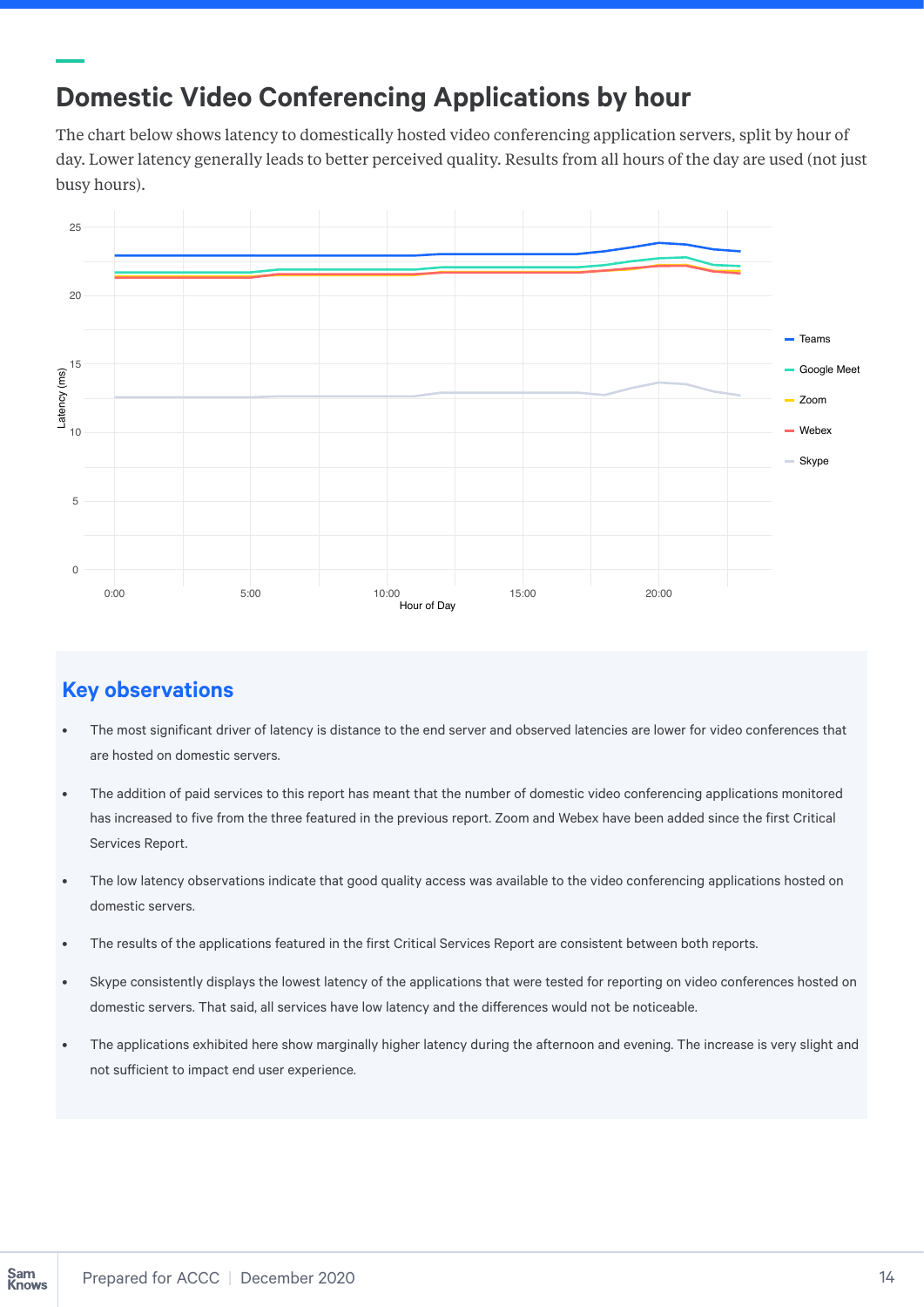## **Domestic Video Conferencing Applications by day**

The chart below shows latency to domestically hosted video conferencing application servers by day. Lower latency generally leads to better perceived quality. Results from all hours of the day are used (not just busy hours).



- Much like the first Critical Services Report, the majority of applications show consistent daily average latency during the measurement period.
- These applications results show that they are generally very stable in terms of latency across the monitoring period and an end user should not expect variation in performance on different days.
- As stated previously these latency differences will not impact an end user.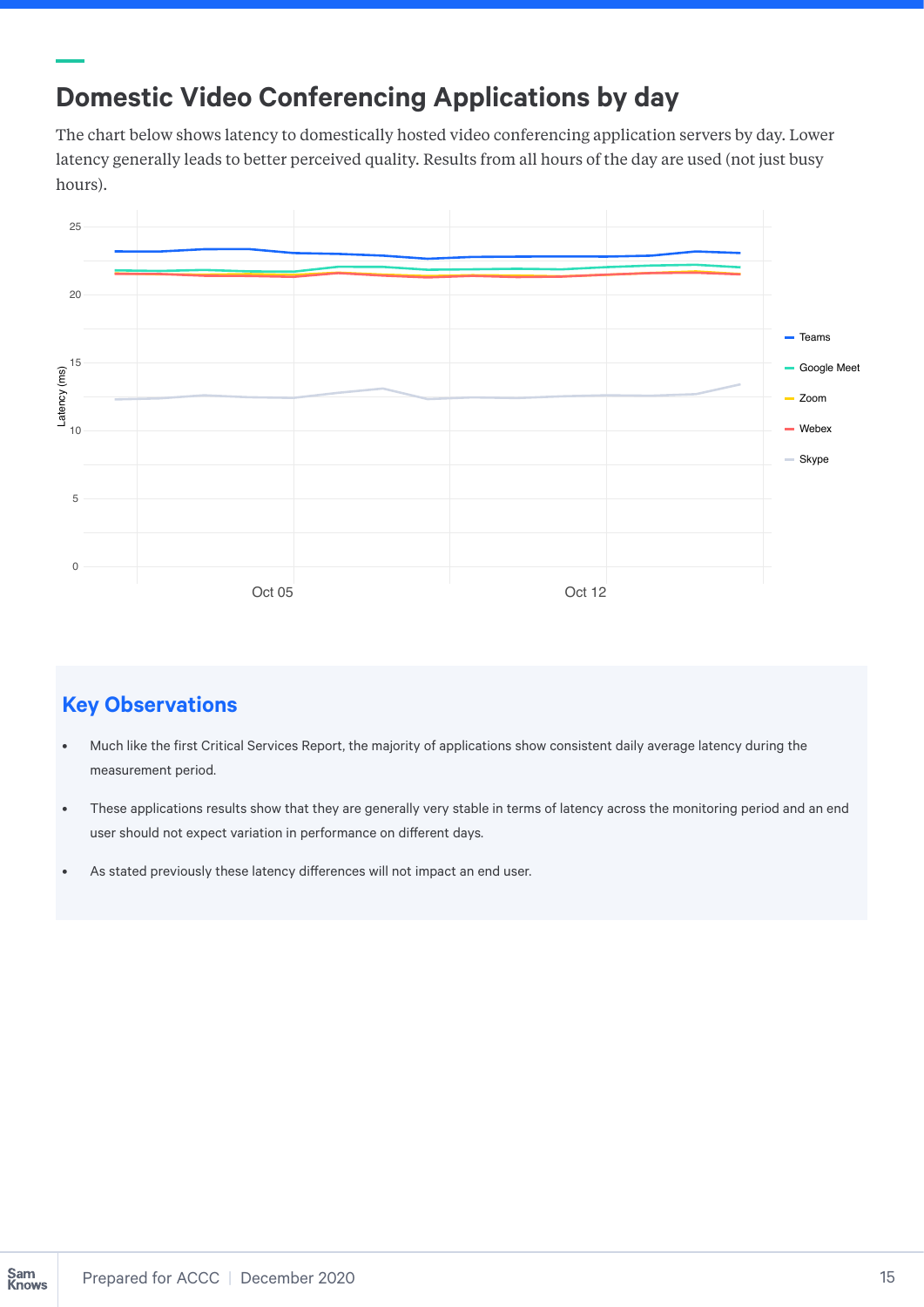## **Domestic Video Conferencing Applications by Access Technology**

The chart below shows latency to domestically hosted video conferencing application servers by hour of day. Lower latency generally leads to better perceived quality. Results from all hours of the day are used (not just busy hours).



- As shown in the first video conference tracking report, the impact of access technology is small for video conferences that use domestic servers.
- These differences will not be noticeable to end users when using video conference applications.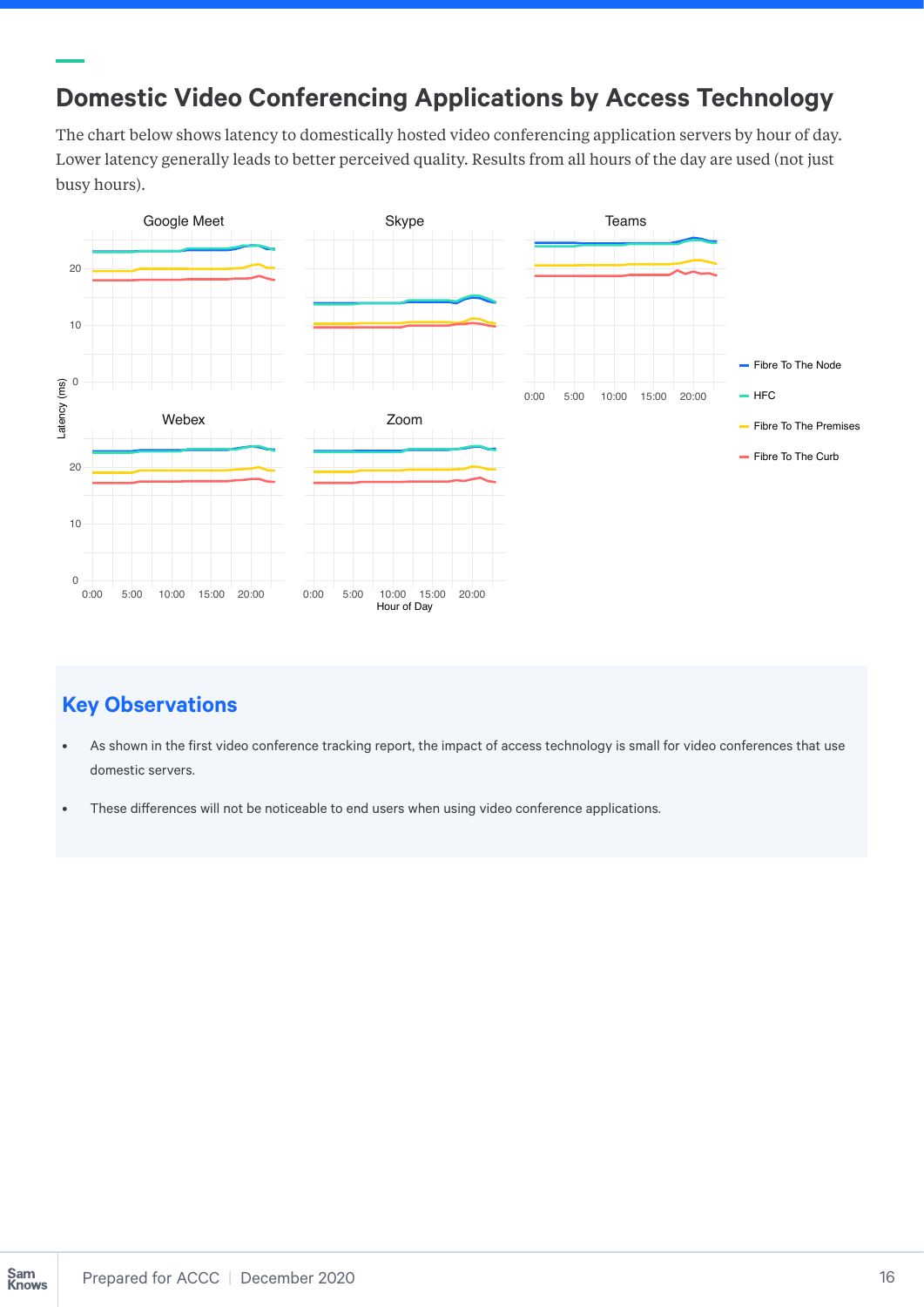## **Domestic Video Conferencing Applications by NBN Plan (NBN25, NBN50 and NBN 100)**

The chart below shows latency to domestically hosted video conferencing application servers by hour of day. Lower latency generally leads to better perceived quality. Results from all hours of the day are used (not just busy hours).



- The choice between NBN 25, NBN 50 and NBN 100 plans does not have a material impact on latency to video conferencing applications.
- An end user should not expect their choice of these analysed NBN plans to affect the latency measures of their chosen video conferencing application.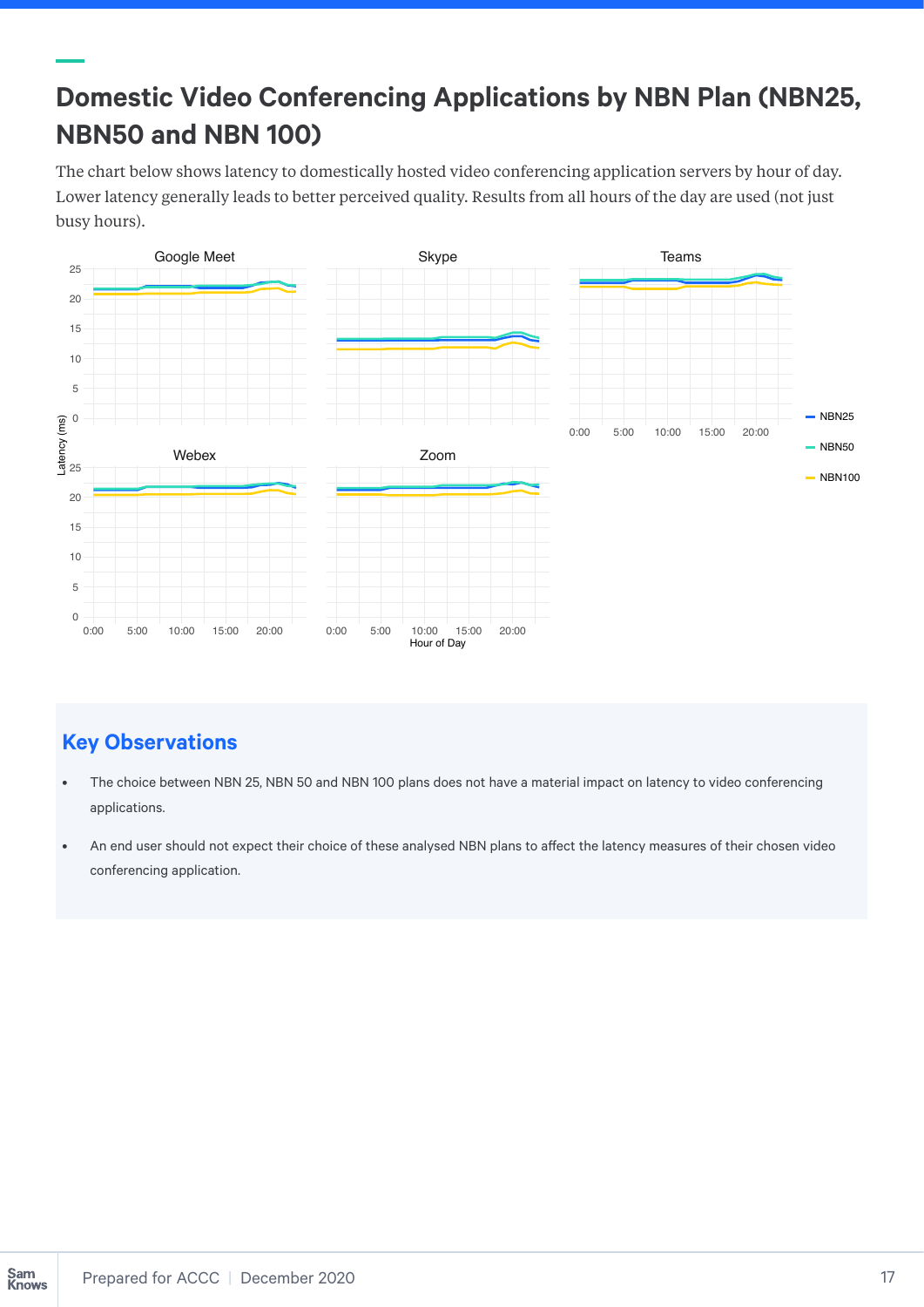## **Domestic Video Conferencing Applications by State**

The chart below shows latency to domestically hosted video conferencing application servers by hour of day. Lower latency generally leads to better perceived quality. Results from all hours of the day are used (not just busy hours).



- As previously stated, physical distance causes the bulk of the impact on video conference application latency. Therefore some variation between states and territories is to be expected.
- The exact breakdown of which state has lower latency for which application will be determined by the exact routing used by the particular application.
- The charts show that Western Australia has the highest latency for all applications except for Skype, which suggests that traffic from this region on average has the furthest to travel for those applications.
- New South Wales and the Australian Capital Territory record the lowest latency scores.
- The differences shown will not have a noticeable impact on end user experiences.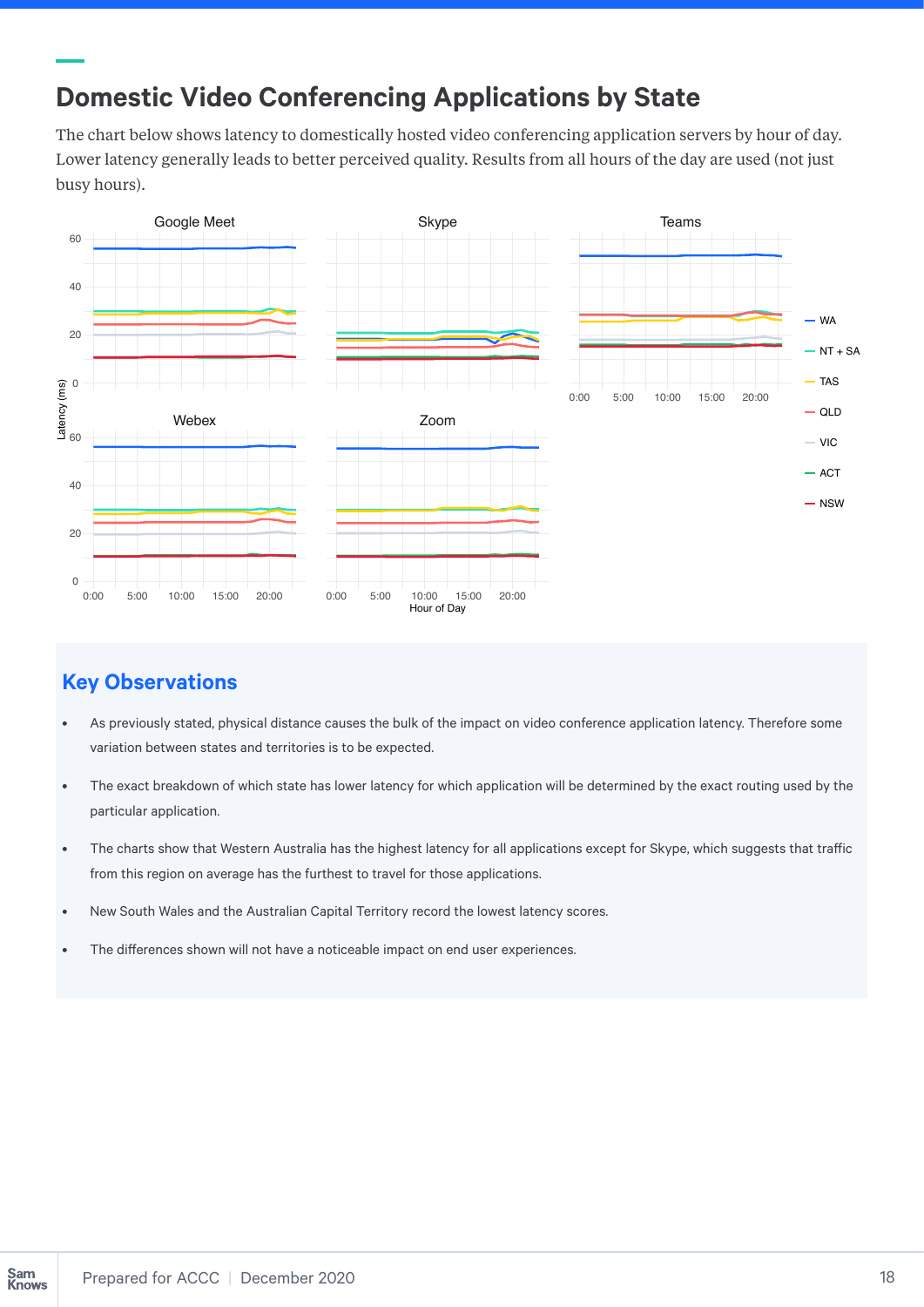## **Domestic Video Conferencing Applications by RSP**

The chart below shows latency to domestically hosted video conferencing application servers by hour of day. Lower latency generally leads to better perceived quality. Results from all hours of the day are used (not just busy hours).



- The results for different RSPs are all broadly similar for the domestic video conferencing applications shown. The spread of results is around 10ms, which is an amount that would not be noticeable to the end user.
- The cause of the variation could as much be the geographic distribution of each RSPs Whiteboxes across Australia. That said, all services have low latency and the differences would not be noticeable to the user.
- A number of providers do show a little more tendency towards an increase in latency during busy hours. This increase is small and will not have an impact on end users.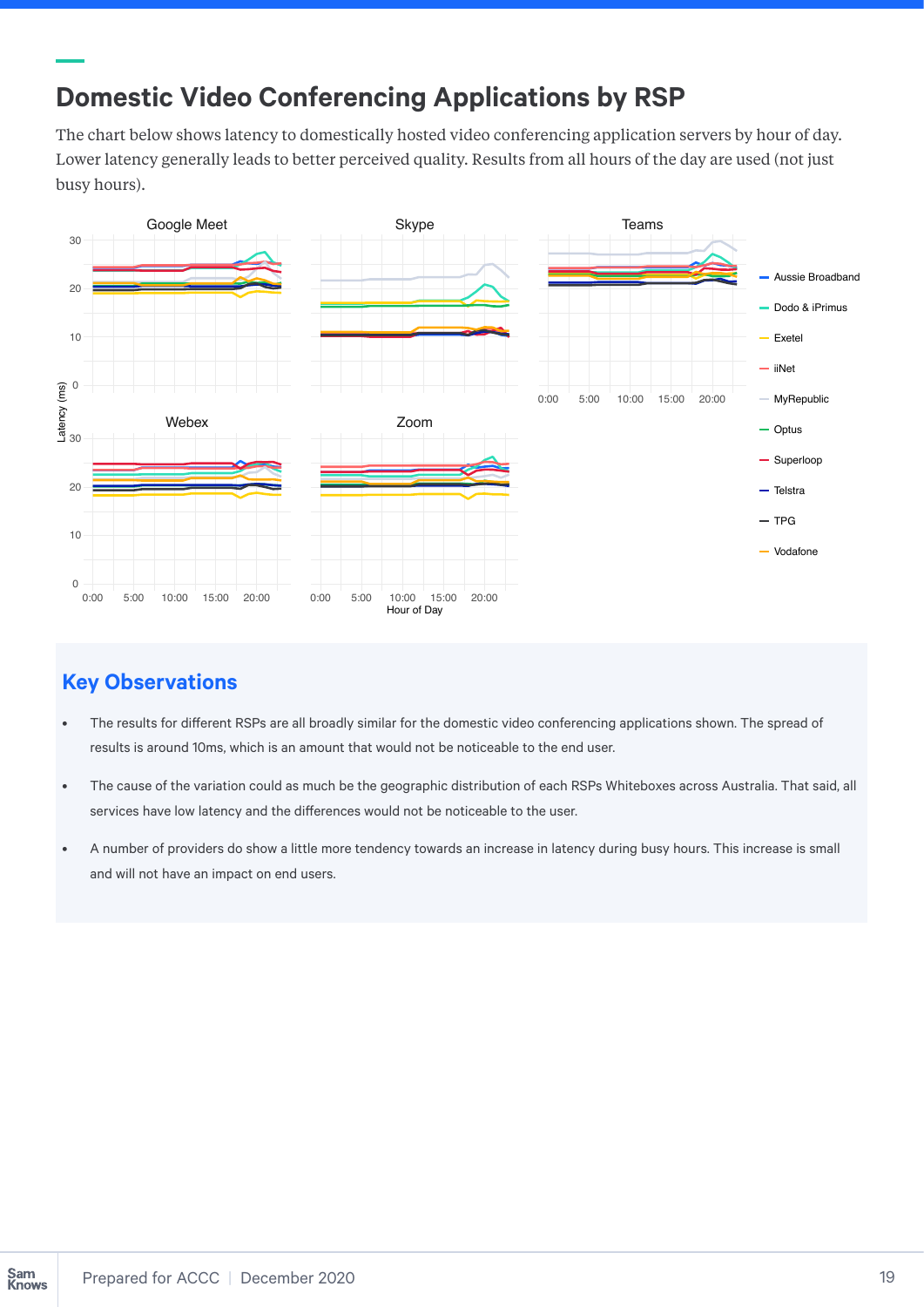## **International Video Conferencing Applications by hour**

The chart below shows latency to internationally hosted video conferencing application servers by hour of day. Lower latency generally leads to better perceived quality. Results from all hours of the day are used (not just busy hours).



- International servers are included in this report as they can potentially be used by video conferencing applications in some cases even where the conference and user are located in Australia. This report features an application which uses servers in the United States and two which use servers based in Singapore.
- Video conferences that use international servers have higher latency due to the large return distances involved.
- All of the locations exhibited here show marginally higher latency during busy hours. The increase is very slight and not sufficient to impact on end user experience.
- The difference observed between the two Singapore based servers demonstrates how routing as well as server location can affect latency to video conferencing applications.
- While users would still be unlikely to notice a significant difference in performance for a video conference hosted on an international server, the increased latencies would produce a small lag that may lead to people accidentally talking over one another.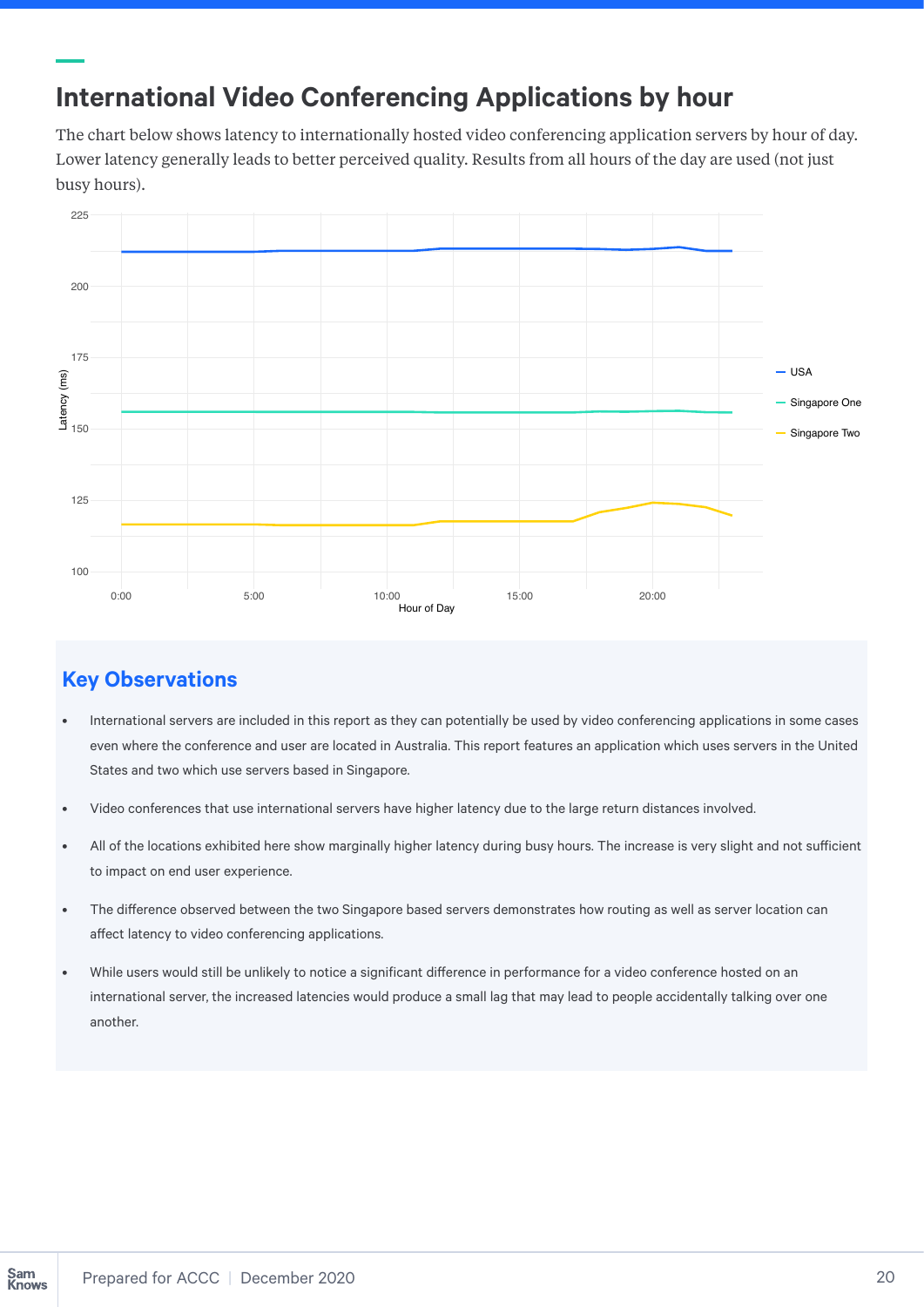## **International Video Conferencing by day**

The chart below shows latency to internationally hosted video conferencing application servers by day. Lower latency generally leads to better perceived quality. Results from all hours of the day are used (not just busy hours).



## **Key Observations**

• The majority of locations show consistent daily average latency during the measurement period with the differences observed unlikely to have an impact on user experience.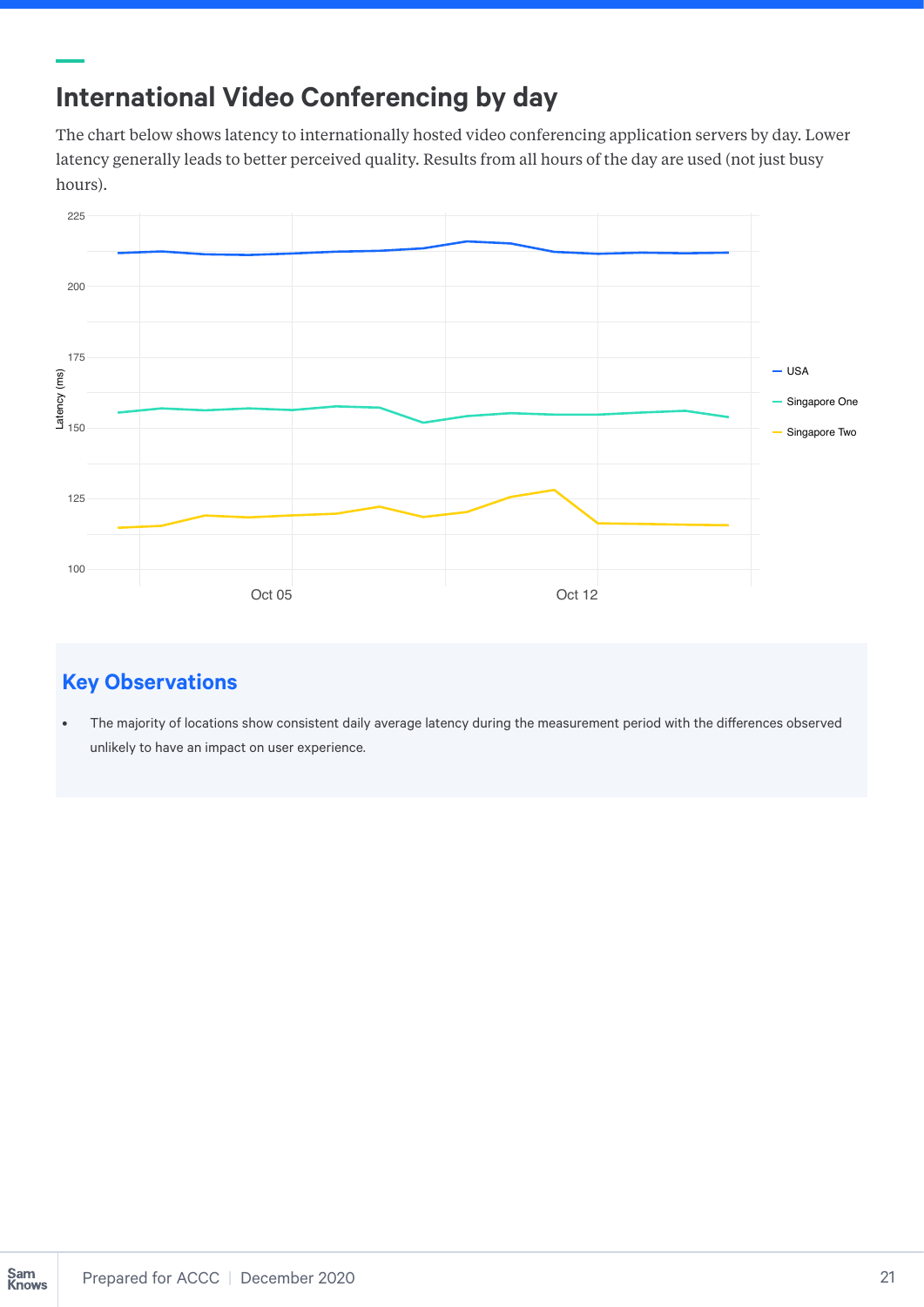## **Hourly performance to USA server by RSP**

The chart below shows latency to a USA hosted video conferencing application servers by hour of day. Lower latency generally leads to better perceived quality. Results from all hours of the day are used (not busy hours).



- The USA based server had the highest overall latency of the international server locations tested.
- On a split by RSP it is clear that different RSPs connect to the location in diverse ways and this leads to variation in latency.
- These variations are unlikely to have a significant impact on user experience when using the application.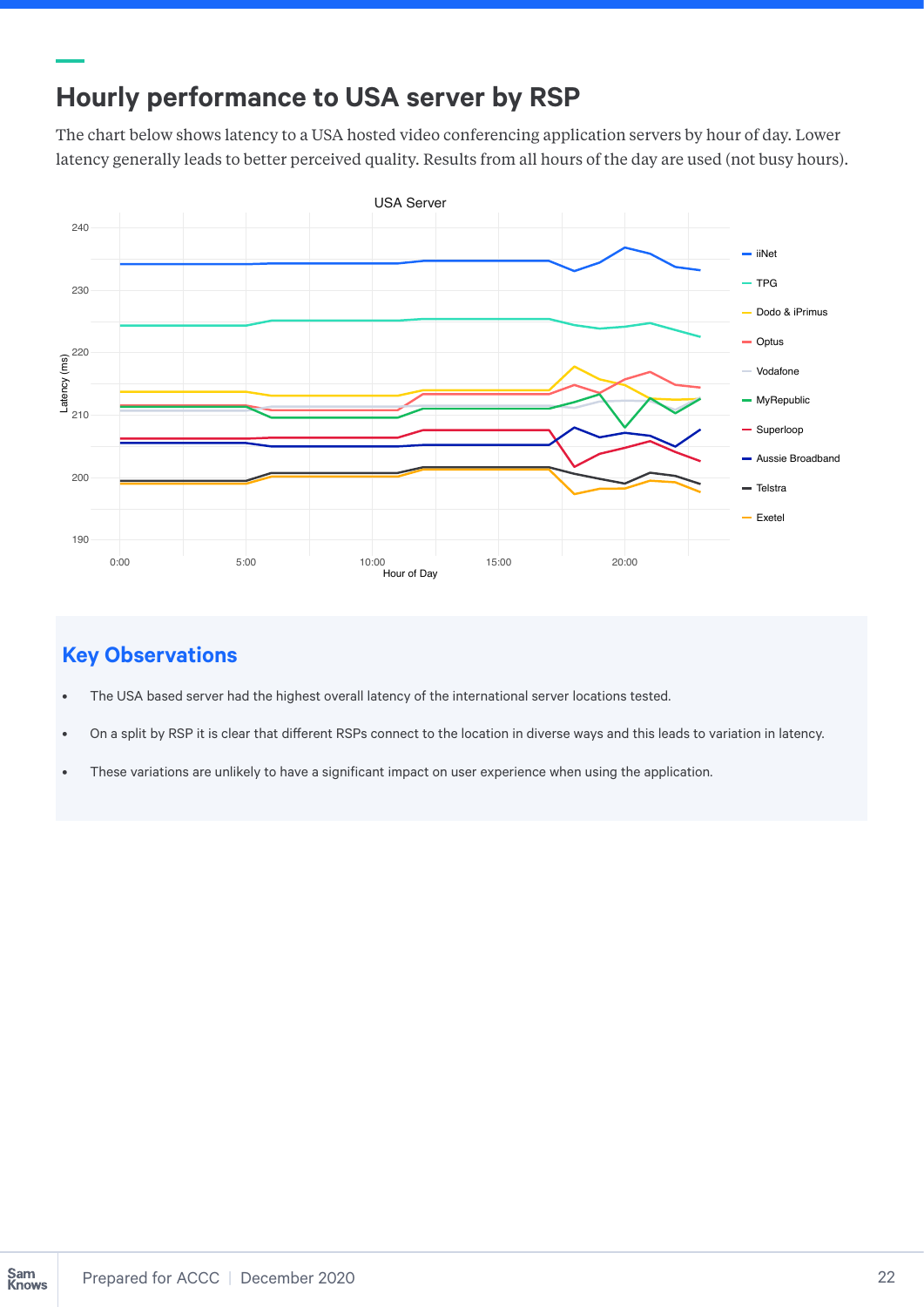## **International Video Conferencing by state**

The chart below shows latency to internationally hosted video conferencing application servers by hour of day. Lower latency generally leads to better perceived quality. Results from all hours of the day are used (not just busy hours).



- For video conferences that use international servers, the difference in latency reflects the distance between the state and the server location.
- When Singapore is the server location, Western Australia has the lowest latency.
- The converse is true when the server is located in the United States. Here the East Coast states have lower latencies than Western Australia.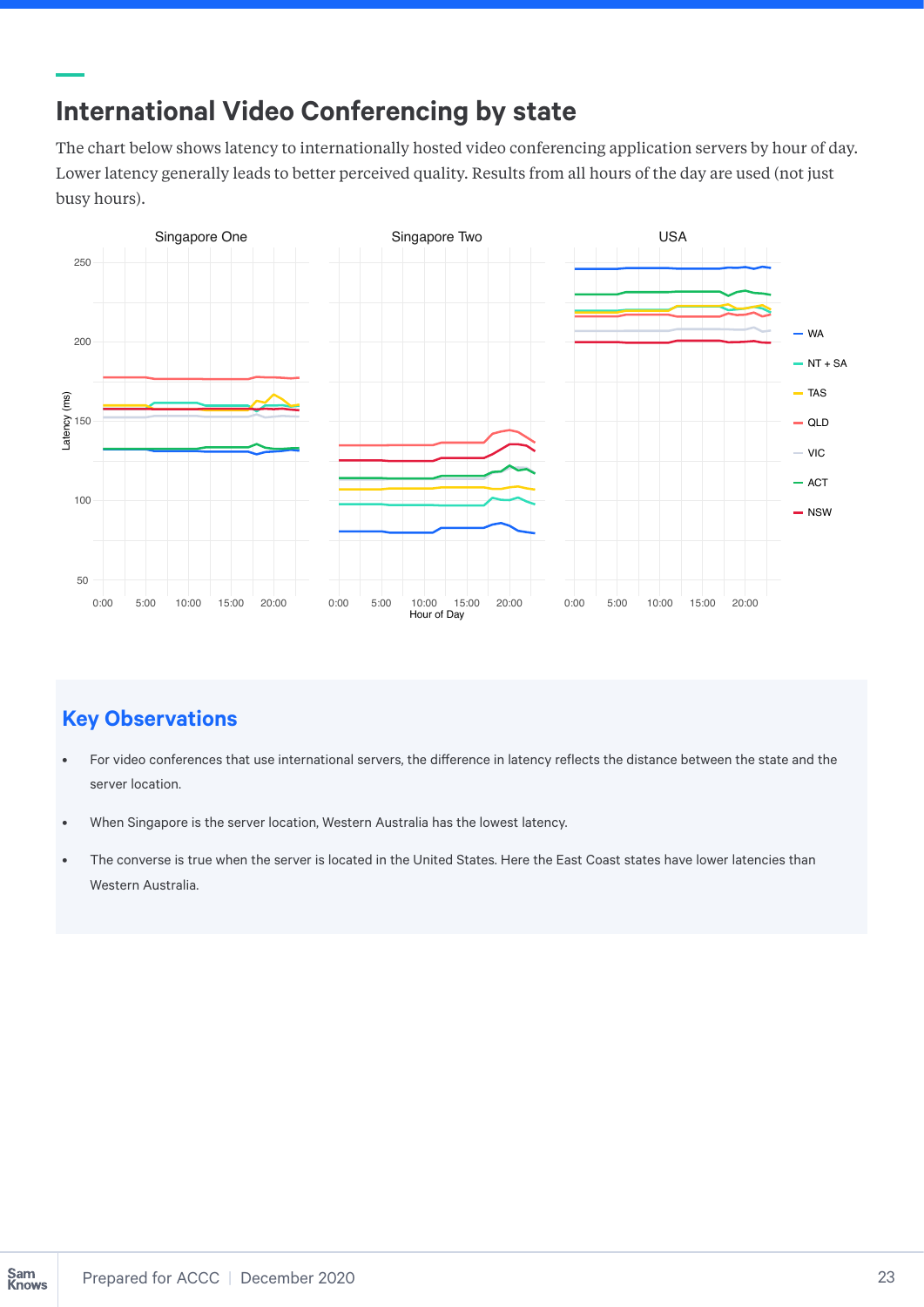## **NBN Whiteboxes for video conferencing services**

The total number of whiteboxes included for different splits vary as certain subgroups were excluding for containing insufficient units. The number of units varies between different services due to a different number of tests being completed and the subsequent impact of exclusion criteria.

#### **Tier**

| <b>Tier</b>       | <b>Teams</b> | <b>Webex</b> | <b>Skype</b> | Google<br><b>Meet</b> | Zoom | Singa-<br>pore 1 | Singa-<br>pore 2 | <b>USA</b> |
|-------------------|--------------|--------------|--------------|-----------------------|------|------------------|------------------|------------|
| <b>NBN25</b>      | 91           | 91           | 91           | 87                    | 91   | 91               | 91               | 91         |
| NBN <sub>50</sub> | 531          | 532          | 534          | 499                   | 534  | 532              | 532              | 534        |
| <b>NBN100</b>     | 362          | 362          | 363          | 319                   | 362  | 362              | 361              | 361        |

## **Access Technology**

| <b>Access</b><br>Technol-<br>ogy | <b>Teams</b> | <b>Webex</b> | <b>Skype</b> | Google<br><b>Meet</b> | <b>Zoom</b> | Singa-<br>pore 1 | Singa-<br>pore 2 | <b>USA</b> |
|----------------------------------|--------------|--------------|--------------|-----------------------|-------------|------------------|------------------|------------|
| Fibre To The<br>Curb             | 76           | 75           | 76           | 66                    | 75          | 75               | 75               | 75         |
| Fibre To The<br>Node             | 486          | 487          | 489          | 458                   | 489         | 487              | 486              | 489        |
| Fibre To The<br>Premises         | 278          | 279          | 279          | 254                   | 279         | 279              | 279              | 279        |
| <b>HFC</b>                       | 191          | 191          | 191          | 171                   | 191         | 191              | 191              | 190        |

### **State**

| <b>State</b> | <b>Teams</b> | Webex | <b>Skype</b> | Google<br><b>Meet</b> | Zoom | Singa-<br>pore 1 | Singa-<br>pore 2 | <b>USA</b> |
|--------------|--------------|-------|--------------|-----------------------|------|------------------|------------------|------------|
| <b>ACT</b>   | 52           | 52    | 52           | 42                    | 52   | 52               | 52               | 52         |
| <b>NSW</b>   | 345          | 345   | 346          | 319                   | 346  | 345              | 344              | 346        |
| $NT + SA$    | 62           | 62    | 62           | 57                    | 62   | 62               | 62               | 62         |
| QLD          | 167          | 166   | 168          | 152                   | 166  | 166              | 166              | 167        |
| <b>TAS</b>   | 42           | 42    | 42           | 41                    | 42   | 42               | 42               | 42         |
| <b>VIC</b>   | 263          | 264   | 264          | 241                   | 264  | 264              | 264              | 263        |
| <b>WA</b>    | 100          | 101   | 101          | 97                    | 102  | 101              | 101              | 101        |

#### **RSP**

| <b>RSP</b>                 | <b>Teams</b> | <b>Webex</b> | <b>Skype</b> | Google<br><b>Meet</b> | <b>Zoom</b> | Singa-<br>pore 1 | Singa-<br>pore 2 | <b>USA</b> |
|----------------------------|--------------|--------------|--------------|-----------------------|-------------|------------------|------------------|------------|
| Aussie<br><b>Broadband</b> | 163          | 163          | 164          | 149                   | 163         | 163              | 162              | 163        |
| Dodo &<br>iPrimus          | 38           | 38           | 39           | 33                    | 38          | 38               | 38               | 39         |
| Exetel                     | 66           | 67           | 67           | 62                    | 67          | 67               | 67               | 67         |
| iiNet                      | 129          | 129          | 129          | 120                   | 129         | 129              | 129              | 129        |